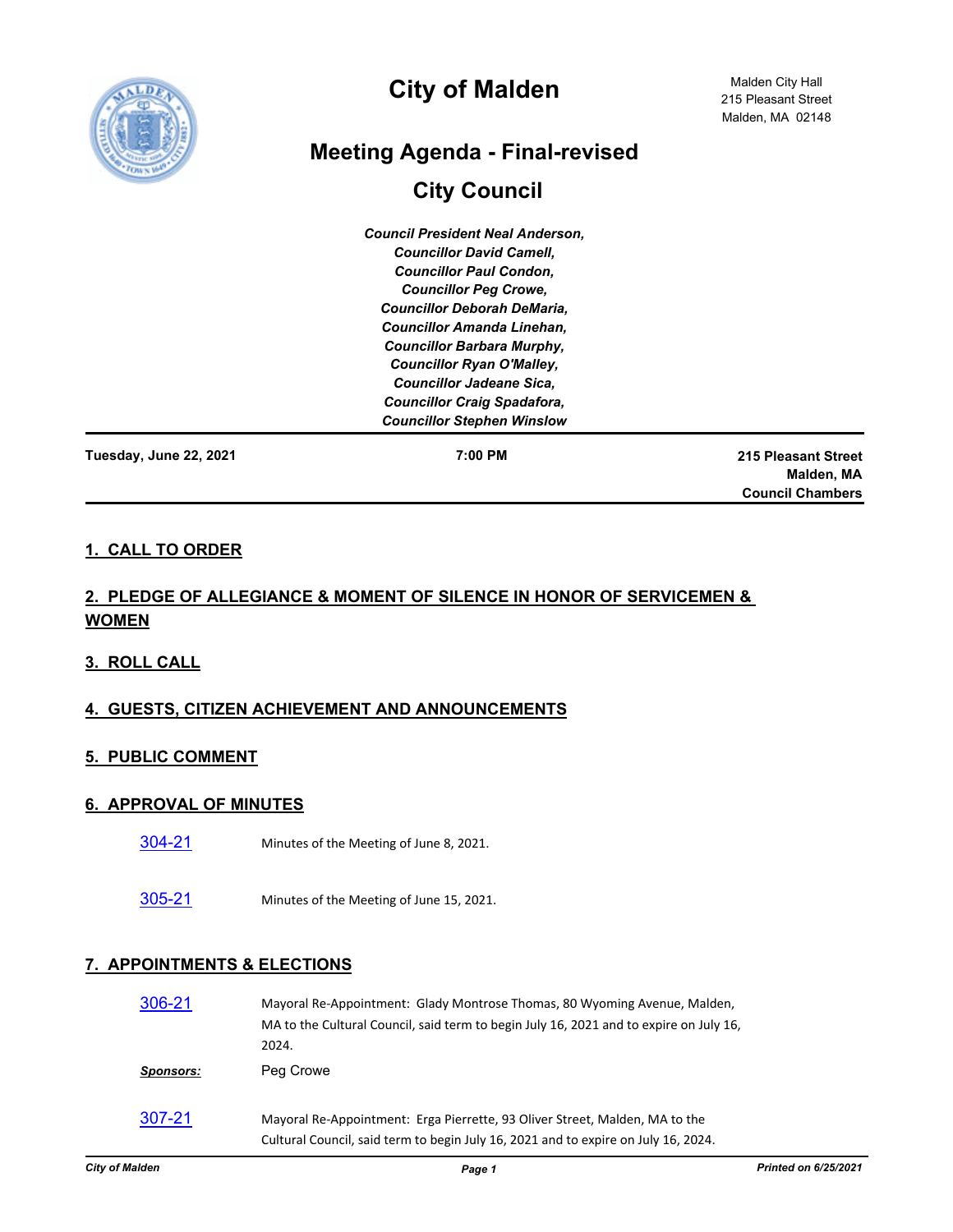| <u>Sponsors:</u> | Peg Crowe                                                                                                                                                                                                |
|------------------|----------------------------------------------------------------------------------------------------------------------------------------------------------------------------------------------------------|
| 308-21           | Mayoral Re-Appointment: Joseph Cesario, Jr., 296 Charles Street, Malden, MA as a<br>member of the Historical Commission, said term to expire July 16, 2024.                                              |
| <b>Sponsors:</b> | Peg Crowe                                                                                                                                                                                                |
| 309-21           | Mayoral Re-Appointment: Robert P. Knox, Jr., 54 Davis Street, Malden, MA, as<br>Director of Public Works, said term to commence upon his confirmation by the City<br>Council and to expire July 1, 2024. |
| <b>Sponsors:</b> | Peg Crowe                                                                                                                                                                                                |
| 310-21           | Council Appointment: Brendan Brett, 32 Milton Street, Malden, MA as a member of<br>the Community Preservation Committee; term of office will continue until March<br>15, 2022. (TO BE PLACED ON FILE).   |
| <b>Sponsors:</b> | David Camell and Peg Crowe                                                                                                                                                                               |

## **8. HEARINGS, PETITIONS, MEMORIALS AND REMONSTRANCES**

| 311-21           | Bonzer, Cambridge, MA SNAP Vehicle License to Operate in the City of Malden,                         |
|------------------|------------------------------------------------------------------------------------------------------|
|                  | (see attached document).                                                                             |
| <b>Sponsors:</b> | Stephen Winslow                                                                                      |
| 326-21           | Petition: Class II - AGM, 160 Eastern Ave., Malden, MA - change number of vehicles<br>from 18 to 24. |
| <b>Sponsors:</b> | Paul Condon                                                                                          |

#### **9. MOTIONS, ORDERS AND RESOLUTIONS**

| 312-21           | Order: That pursuant to Massachusetts General Laws Chapter 44 Section 53A the<br>City of Malden accept a grant from the federal government (American Rescue Plan<br>Act) to be deposited with the City Treasurer and held in a separate account and<br>expended on any and all lawful expenditures as allowed in the Interim Final Rule |
|------------------|-----------------------------------------------------------------------------------------------------------------------------------------------------------------------------------------------------------------------------------------------------------------------------------------------------------------------------------------|
|                  | and/or other guidance issued by the United States Treasury.                                                                                                                                                                                                                                                                             |
| <b>Sponsors:</b> | Barbara Murphy                                                                                                                                                                                                                                                                                                                          |
| 313-21           | Order: Be it hereby ordained that the City of Malden Ordinances section 2.16<br>"Board, Commissions, and Committees" be amended to require remote<br>participation by members of the public for all public meetings by inserting a new<br>section 2.16.001 "Remote participation required."                                             |
| <b>Sponsors:</b> | Ryan O'Malley, Deborah DeMaria and Amanda Linehan                                                                                                                                                                                                                                                                                       |
| 314-21           | Resolve: That, the Malden City Council authorize the Mayor, as Malden's Chief<br>Executive Officer, to allow remote participation in accordance with the                                                                                                                                                                                |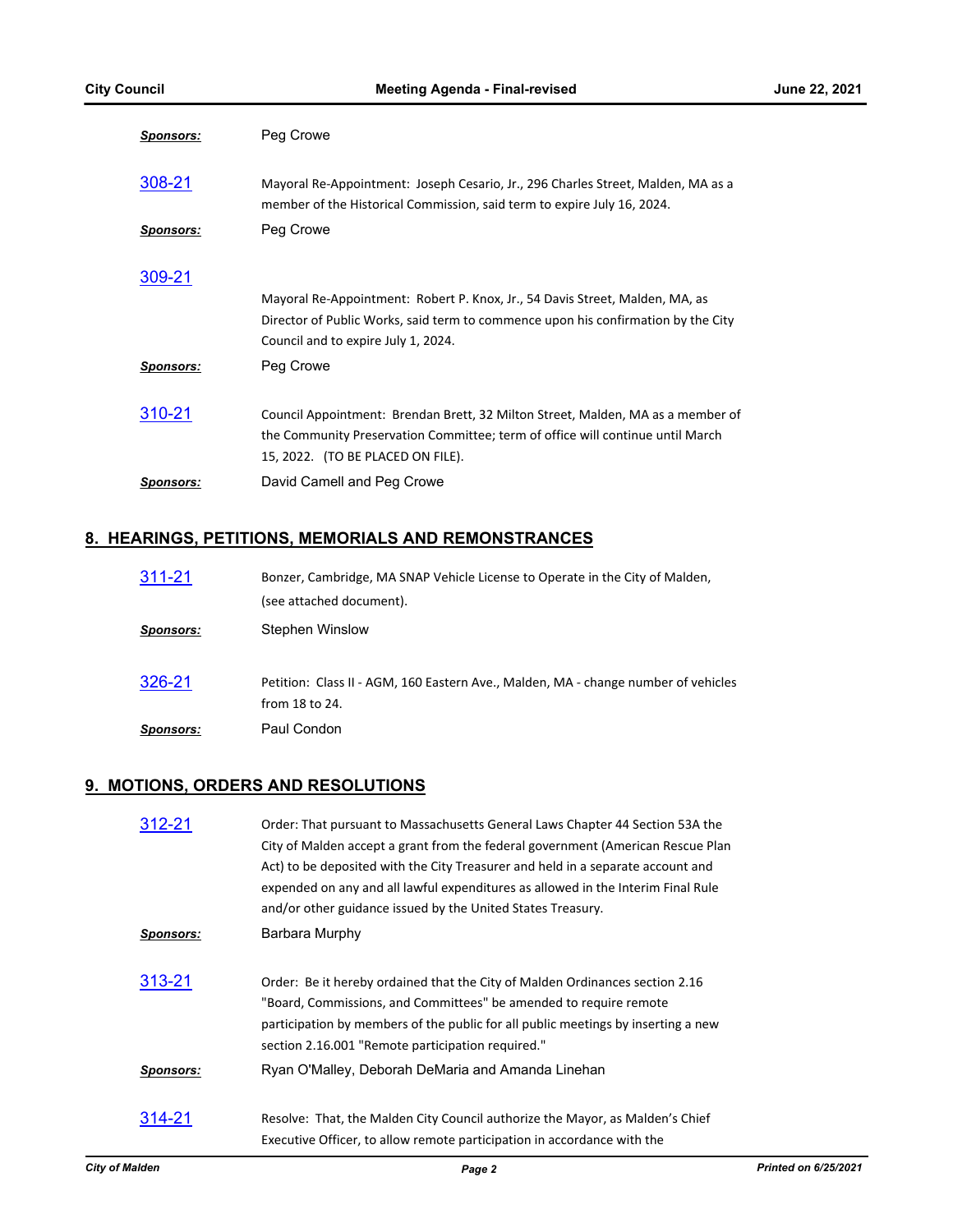|                  | requirements of 940 CMR 29.10, for all subsequent meetings of all local public<br>bodies in the City of Malden."                                                                                                                               |                                |
|------------------|------------------------------------------------------------------------------------------------------------------------------------------------------------------------------------------------------------------------------------------------|--------------------------------|
|                  | "Whereas, the COVID-19 pandemic revealed the need for emergency preparedness<br>planning for all entities, public and private;                                                                                                                 |                                |
|                  | Whereas, the Governor Baker's 2020 emergency order authorizing remote<br>participation for public meetings, resulted in record public meeting attendance and<br>participation in the City of Malden;                                           |                                |
|                  | Whereas, remote participation has helped enable the elderly, disabled, evening<br>shift workers, young families, and home bound individuals participate in public<br>meetings,                                                                 |                                |
| <b>Sponsors:</b> | Ryan O'Malley, Deborah DeMaria and Amanda Linehan                                                                                                                                                                                              |                                |
| <u>315-21</u>    | Order: That the appropriation enumerated below, being in the amount of \$124,596<br>(One Hundred Twenty-Four Thousand Five Hundred Ninety-Six Dollars), be<br>appropriated from the Community Preservation Act Fund for the following project: |                                |
|                  | Converse Memorial Building Archives Phase 2:                                                                                                                                                                                                   | \$124,596 from General Reserve |
|                  | Total Appropriation = \$124,596                                                                                                                                                                                                                |                                |
|                  | <b>APPROPRIATION ORDER</b>                                                                                                                                                                                                                     |                                |
|                  | <b>COMMUNITY PRESERVATION ACT FUNDS</b><br>June 22, 2021                                                                                                                                                                                       |                                |
| Sponsors:        | Barbara Murphy                                                                                                                                                                                                                                 |                                |
| 315-21           | Order: That the appropriation enumerated below, being in the amount of \$124,596<br>(One Hundred Twenty-Four Thousand Five Hundred Ninety-Six Dollars), be<br>appropriated from the Community Preservation Act Fund for the following project: |                                |
|                  | Converse Memorial Building Archives Phase 2:                                                                                                                                                                                                   | \$124,596 from General Reserve |
|                  | Total Appropriation = \$124,596                                                                                                                                                                                                                |                                |
|                  | <b>APPROPRIATION ORDER</b><br>COMMUNITY PRESERVATION ACT FUNDS<br>June 22, 2021                                                                                                                                                                |                                |

*Sponsors:* Barbara Murphy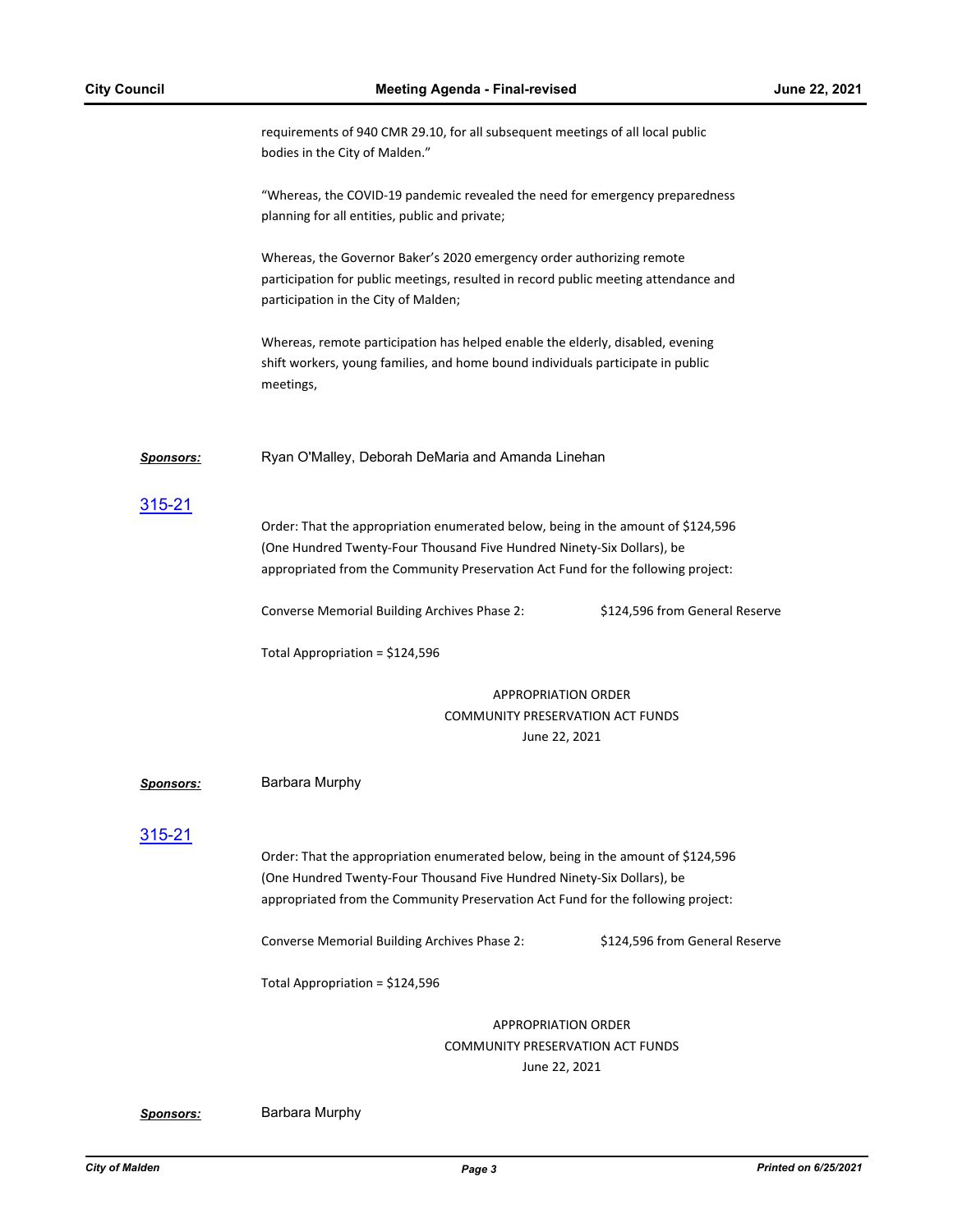#### [316-21](http://cityofmalden.legistar.com/gateway.aspx?m=l&id=/matter.aspx?key=6948)

Resolve: to ask the Board of Health to consider expanding it's membership to include an Associate Member.

*Sponsors:* Peg Crowe

#### **10. COMMUNICATIONS**

#### **11. COMMITTEE REPORTS**

[317-21](http://cityofmalden.legistar.com/gateway.aspx?m=l&id=/matter.aspx?key=6928) Committee Report: Rules & Ordinance (Paper # 285-21) Order: Be it hereby ordained that Chapter 2, Section 6.08.070 (d) of the Revised Ordinances of 2020 be amended by adding social and Economic Empowerment applicants and designate minority business owned applicants for a retail cannabis license. The standing committee on Rules & Ordinance after having been referred Paper #285-21 recommend this paper out of committee favorably to the full council.

| 285-21           | Order: Be it hereby ordained that Chapter 2, Section 6.08.070 (d) of the Revised<br>Ordinances of 2020 be amended by adding social and Economic Empowerment<br>applicants and designate minority business owned applicants for a retail cannabis<br>license.                                                                                                                    |
|------------------|---------------------------------------------------------------------------------------------------------------------------------------------------------------------------------------------------------------------------------------------------------------------------------------------------------------------------------------------------------------------------------|
| <b>Sponsors:</b> | Craig Spadafora                                                                                                                                                                                                                                                                                                                                                                 |
| <u>285-21</u>    | Order: Be it hereby ordained that Chapter 2, Section 6.08.070 (d) of the Revised<br>Ordinances of 2020 be amended by adding social and Economic Empowerment<br>applicants and designate minority business owned applicants for a retail cannabis<br>license.                                                                                                                    |
| <u>Sponsors:</u> | Craig Spadafora                                                                                                                                                                                                                                                                                                                                                                 |
| <u>318-21</u>    | Committee Report: Public Property (Paper #226-21) Petition: Cellco Partnership<br>d/b/a Verizon, 118 Flanders Road, Westborough, MA . Installation of necessary<br>telecommunication equipment and corresponding aerial fiber optic cable on<br>National Grid owned Utility Poles within the Public Way at the following locations;                                             |
|                  | 1.<br>17 Waite St. Ext.<br>1308 Salem St. - Withdrawn<br>2.<br>1 Beach St.<br>3.<br>110-112 Beach St.<br>4.<br>206 Oliver St.<br>5.<br>6.<br>2 Evelyn Ave., Pole on Granite St.<br>7.<br>56 Rockingham Ave.<br>50-52 Rockwell St.<br>8.<br>9.<br>39-41 Baker St., Fairview Ave. side<br>10.<br>100 Sylvan St., Winship St. side<br>11. 45-47 Forest St.<br>12. 30-36 Winter St. |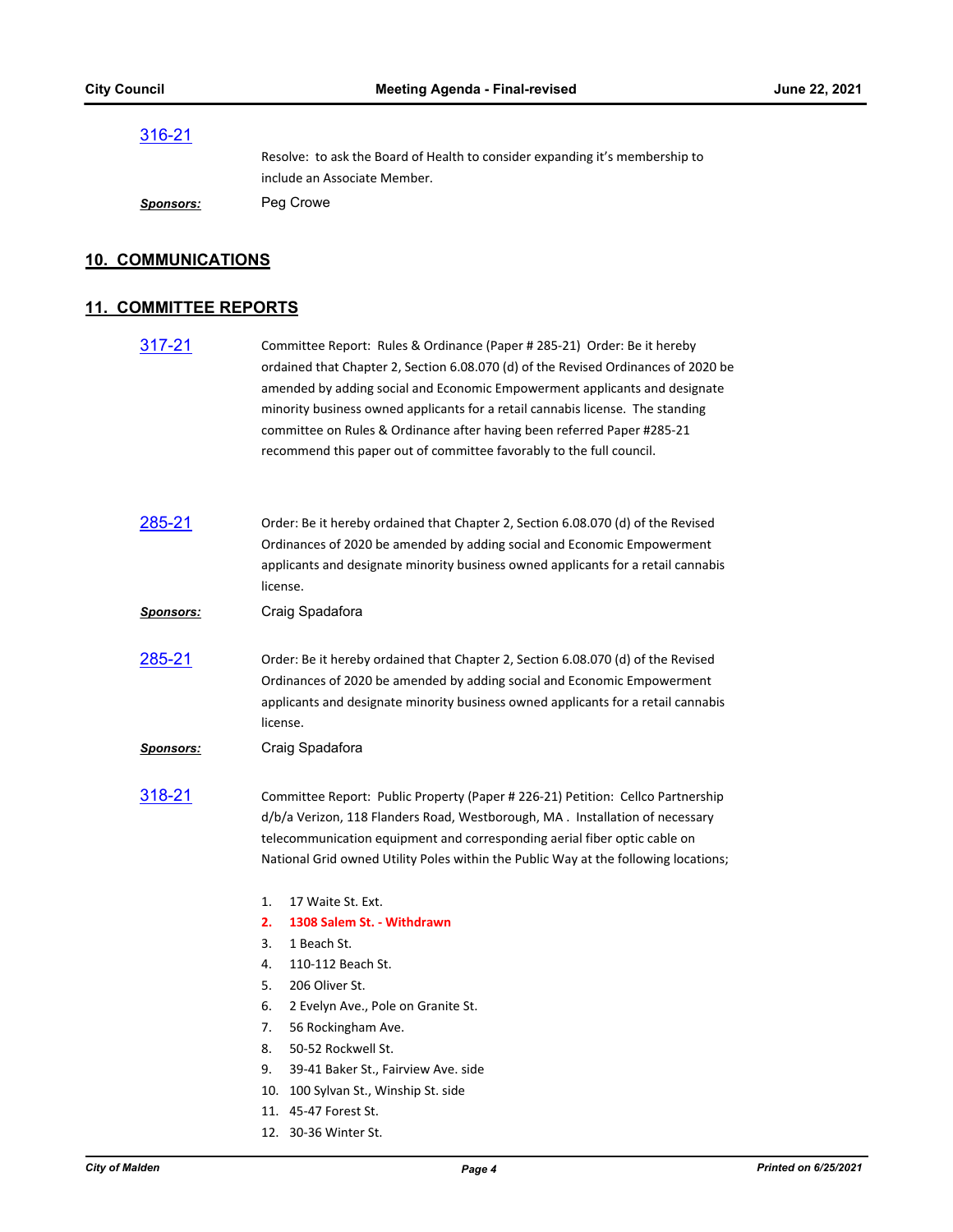- 13. 746 Main St., Vernon St. side
- 14. 59 Meridian St.
- 15. 35 Green St.
- 16. 257 Pearl St., Thacher St. side
- 17. 3 Hawthorne St., Elm St. side
- 18. 71 Washington St., Linden Ave., side

#### 226-2

| 226-21           |                                                                                      |
|------------------|--------------------------------------------------------------------------------------|
|                  | Petition: Cellco Partnership d/b/a Verizon, 118 Flanders Road, Westborough, MA.      |
|                  | Installation of necessary telecommunication equipment and corresponding aerial       |
|                  | fiber optic cable on National                                                        |
|                  | Grid owned Utility Poles within the Public Way at the following locations;           |
|                  | 1.<br>17 Waite St. Ext.                                                              |
|                  | 2.<br>1308 Salem St.                                                                 |
|                  | 1 Beach St.<br>3.                                                                    |
|                  | 110-112 Beach St.<br>4.                                                              |
|                  | 5.<br>206 Oliver St.                                                                 |
|                  | 6.<br>2 Evelyn Ave., Pole on Granite St.                                             |
|                  | 7.<br>56 Rockingham Ave.                                                             |
|                  | 8.<br>50-52 Rockwell St.                                                             |
|                  | 9.<br>39-41 Baker St., Fairview Ave. side                                            |
|                  | 10. 100 Sylvan St., Winship St. side                                                 |
|                  | 11. 45-47 Forest St.                                                                 |
|                  | 12. 30-36 Winter St.                                                                 |
|                  | 13. 746 Main St., Vernon St. side                                                    |
|                  | 14. 59 Meridian St.                                                                  |
|                  | 15. 35 Green St.                                                                     |
|                  | 16. 257 Pearl St., Thacher St. side                                                  |
|                  | 17. 3 Hawthorne St., Elm St. side                                                    |
|                  | 18. 71 Washington St., Linden Ave., side                                             |
| <u>Sponsors:</u> | Amanda Linehan                                                                       |
| 319-21           | Committee Report: License - Petition (Paper #280-21, Paper #281-21, Paper            |
|                  | #366-20, Paper # 38-21, Paper # 227-21, Paper # 228-21 and Paper #229-21).           |
|                  | Paper 280-21 Livery Stephanie M. Licona, 205 Bryant St., 1 livery (new)              |
|                  |                                                                                      |
|                  | Paper 281-21 Livery Prime Limo Service, 1 Maple Street #10, 1 livery (renewal)       |
|                  | Paper 366-20 Livery Chardin, LLC, 33 Maple Street #402, 1 livery (new)               |
|                  | Paper 38-21 Livery Ideal Park Limo. Serv. Inc., 61 High Rock Rd., 1 livery (renewal) |
|                  | Paper 227-21 Outdoor Parking, Rigano's, 1081 Fellsway, 20 cars (renewal)             |
|                  | Paper 228-21 Outdoor Parking, Rigano's 1152 Eastern Ave., 10 cars (renewal)          |
|                  | Paper 229-21 Outdoor Parking, Rigano's 1175 Eastern Ave., 15 cars (renewal)          |
| 280-21           | Livery: Stephanie M. Licona, 205 Bryant St. Malden, 1 livery (New)                   |

*Sponsors:* Paul Condon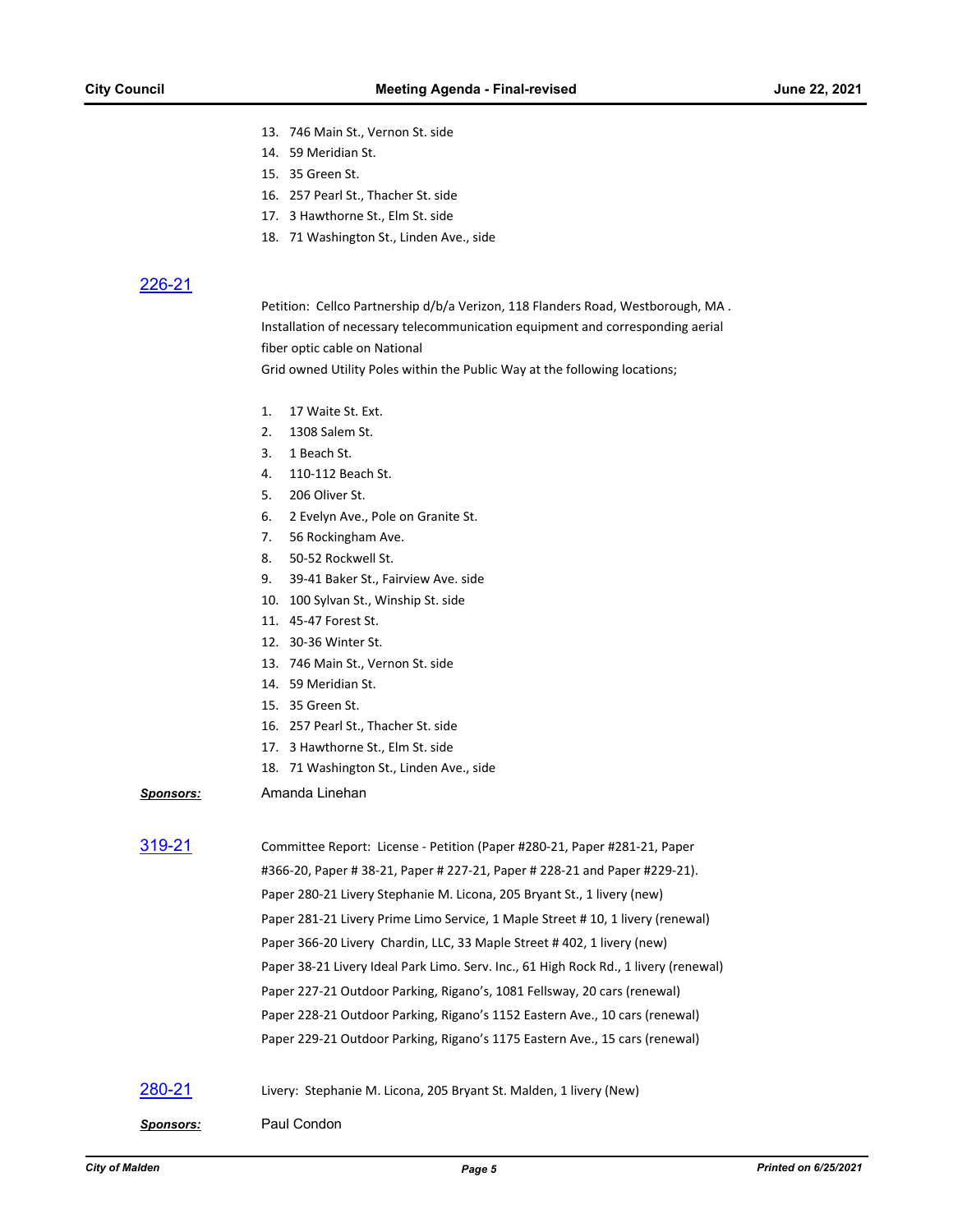| 281-21           | Livery: Prime Limo Service, 1 Maple St. #10, Malden, 1 livery (Renewal)                                                                                                                                  |
|------------------|----------------------------------------------------------------------------------------------------------------------------------------------------------------------------------------------------------|
| <b>Sponsors:</b> | Paul Condon                                                                                                                                                                                              |
| 366-20           | Petition: Livery Chardin, LLC - 33 Maple Street #402, Malden, MA - 1 livery (new)                                                                                                                        |
| <u>38-21</u>     | Petition: Livery: Ideal Park Limousine Services, Inc., 61 High Rock Rd., Malden,<br>1 livery (Renewal)                                                                                                   |
| Sponsors:        | Paul Condon                                                                                                                                                                                              |
| 227-21           | Outdoor Parking: Rigano's, 1081 Fellsway, Malden, 20 cars (Renewal)                                                                                                                                      |
| <u>Sponsors:</u> | Paul Condon                                                                                                                                                                                              |
| <u>228-21</u>    | Outdoor Parking: Rigano's, 1152 Eastern Ave, Malden, 10 spaces (Renewal)                                                                                                                                 |
| <u>Sponsors:</u> | Paul Condon                                                                                                                                                                                              |
| 229-21           | Outdoor Parking: Rigano's, 1176 Eastern Ave. Malden, 15 spaces (Renewal)                                                                                                                                 |
| <u>Sponsors:</u> | Paul Condon                                                                                                                                                                                              |
| 320-21           | Committee Report: Rules & Ordinance - (Paper #232-21) Order: Be it ordained that<br>Section 12 of the Revised Ordinances of 2020 be amended by adding Section<br>12.12.200 entitled Inclusionary Zoning. |
| 232-21           |                                                                                                                                                                                                          |
|                  | Order: Be it ordained that Section 12 of the Revised Ordinances of 2020 be<br>amended by adding Section 12.12.200 entitled Inclusionary Zoning.                                                          |
| Sponsors:        | Craig Spadafora, Stephen Winslow, Peg Crowe, David Camell, Ryan O'Malley and<br>Amanda Linehan                                                                                                           |
| 321-21           | Committee Report: Rules & Ordinance (Papers 40-21, 41-21).                                                                                                                                               |
|                  | 40-21 - Order: Be it ordained that Section 12.16 (Dimensional Controls) of the<br>Revised Ordinances of 2020 be amended by revising Section 12.16.050 as to waiving                                      |
|                  | rear yard setbacks in Industrial Districts by deleting reference to "rivers or water                                                                                                                     |
|                  | courses.                                                                                                                                                                                                 |
|                  | 41-21 - Order: Be it ordained that Section 12.12 (Use Regulation), of the Revised<br>Ordinances of 2020, be amended by adding new Section 12.12.200, to include<br>Malden River Site Plan Review.        |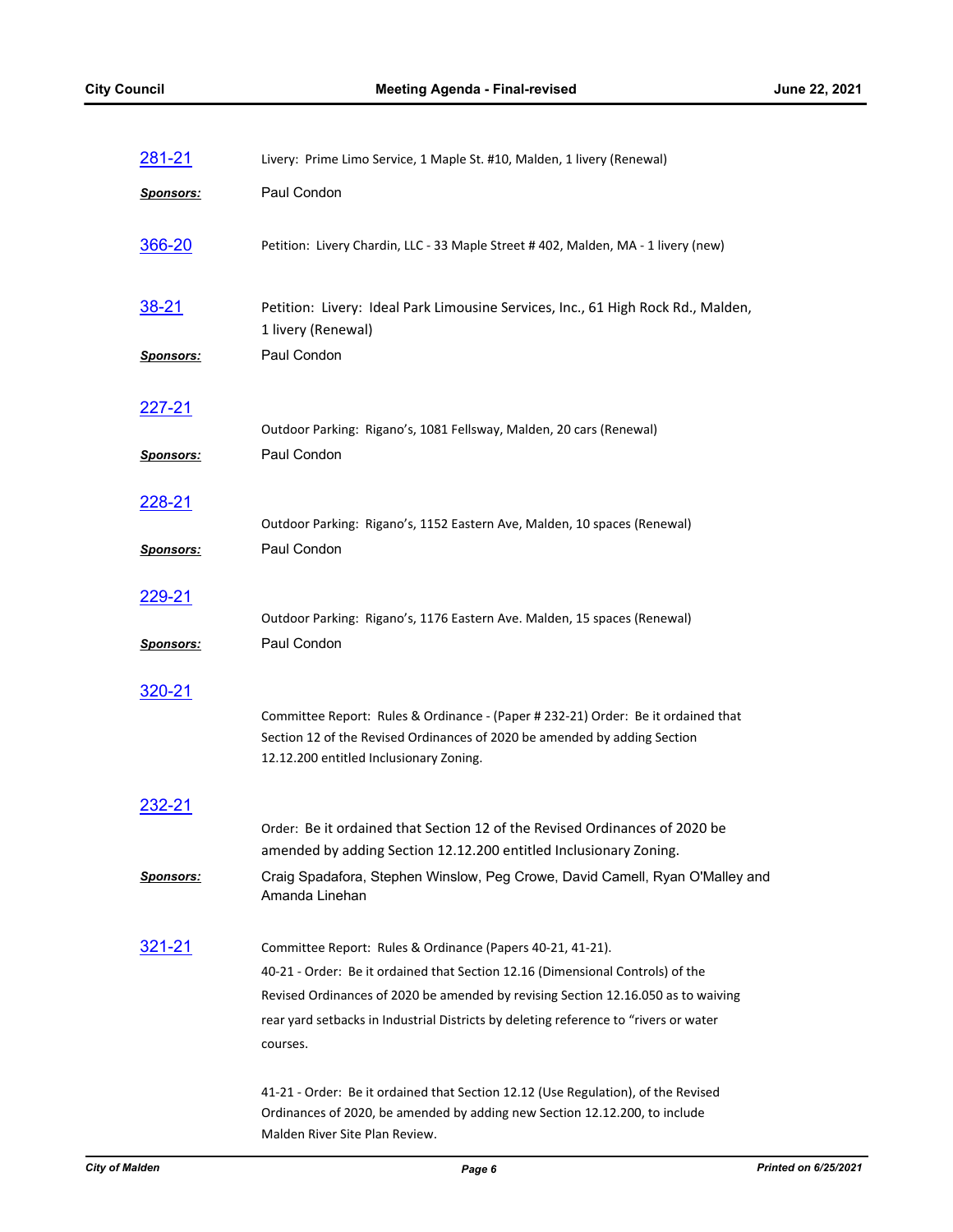| 40-21            | Order: Be it ordained that Section 12.16 (Dimensional Controls) of the Revised<br>Ordinances of 2020 be amended by revising Section 12.16.050 as to waiving rear<br>yard setbacks in Industrial Districts by deleting reference to "rivers or water<br>courses. |
|------------------|-----------------------------------------------------------------------------------------------------------------------------------------------------------------------------------------------------------------------------------------------------------------|
| <u>Sponsors:</u> | Craig Spadafora                                                                                                                                                                                                                                                 |
| 41-21            | Order: Be it ordained that Section 12.12 (Use Regulation), of the Revised<br>Ordinances of 2020, be amended by adding new Section 12.12.200, to include<br>Malden River Site Plan Review.                                                                       |
| <b>Sponsors:</b> | Craig Spadafora                                                                                                                                                                                                                                                 |
| 322-21           | Committee Report: Appointment - Personnel & Appointments - Committee<br>recommends that Scune Carrington fill the vacant seat as a Board of Health<br>Member, term to expire March 1, 2022 and report it out favorably to the Full<br>Council.                  |
| <u>Sponsors:</u> | Peg Crowe                                                                                                                                                                                                                                                       |
| 348-21           | Council Appointment: - Scune Carrington fill the vacant seat as a Board of Health<br>Member, term to expire March 1, 2022.                                                                                                                                      |
|                  | Committee Report: Appointment - Personnel & Appointments - Committee<br>recommends that Cherlie Magny-Normilus fill the vacant seat as a Board of Health<br>Member, term to expire October 1, 2023 and report it out favorably to the Full<br>Council.          |
| <b>Sponsors:</b> | Peg Crowe                                                                                                                                                                                                                                                       |
| 349-21           | Council Appointment: Personnel & Appt's. Cherlie Magny-Normilus fill the vacant<br>seat as a Board of Health Member, term to expire October 1, 2023.                                                                                                            |
| 324-21           | Committee Report: Finance (Paper #234-21) Order: Annual Appropriation order for<br>the FY2022 City Budget).                                                                                                                                                     |
| 234-21           | Order: Annual Appropriation Order for the FY2022 Budget.                                                                                                                                                                                                        |
| Sponsors:        | Barbara Murphy                                                                                                                                                                                                                                                  |

## **12. TABLED PAPERS**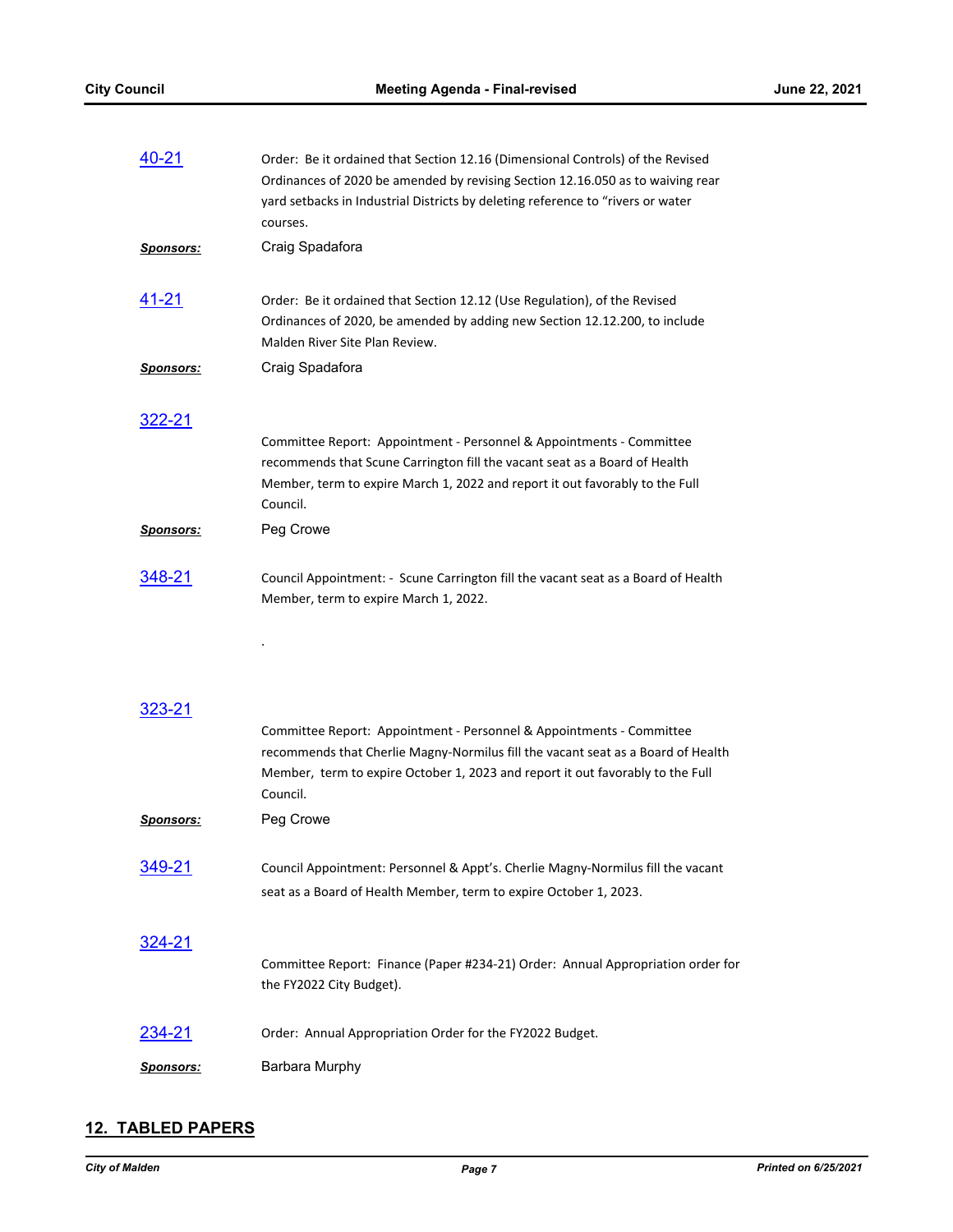| 451-20           | Petition: Massachusetts Electric d/b/a National Grid, 1101 Turnpike Street, North<br>Andover, MA |
|------------------|--------------------------------------------------------------------------------------------------|
|                  | that it desires to construct a line of underground electric conduits, including the              |
|                  | necessary sustaining and protecting fixtures, under and across the public way or                 |
|                  | ways hereinafter named. Permission to excavate the public highways and to run and                |
|                  | maintain underground electric conduits, together with such sustaining and                        |
|                  | protecting fixtures as it may find necessary for the transmission of electricity, said           |
|                  | underground conduits to be located substantially in accordance with the plan filed               |
|                  | herewith marked:                                                                                 |
|                  |                                                                                                  |
|                  | 108 Charles Street                                                                               |
|                  | OH - Install an inline pole in front of 124 Charles Street                                       |
|                  | UG - Dig across street from newly proposed pole to Ngrid                                         |
|                  | Gas regulator pit. Install 1-3" conduit for underground siphon.                                  |
|                  | 105 Mountain Avenue - Open approximately 10 ft. of sidewalk to install                           |
|                  | $\bullet$                                                                                        |
|                  | conduit from existing pole to property (#105) This is for an EV charging                         |
|                  | station.                                                                                         |
|                  | 120 Converse Avenue - Relocate an existing pole per customer's request.<br>٠                     |
|                  | Customer states pole is too close to her driveway. Request to move to                            |
|                  | property line.                                                                                   |
| <b>Sponsors:</b> | Barbara Murphy                                                                                   |
| 451-20           | Petition: Massachusetts Electric d/b/a National Grid, 1101 Turnpike Street, North                |
|                  | Andover, MA                                                                                      |
|                  | that it desires to construct a line of underground electric conduits, including the              |
|                  | necessary sustaining and protecting fixtures, under and across the public way or                 |
|                  | ways hereinafter named. Permission to excavate the public highways and to run and                |
|                  | maintain underground electric conduits, together with such sustaining and                        |
|                  | protecting fixtures as it may find necessary for the transmission of electricity, said           |
|                  | underground conduits to be located substantially in accordance with the plan filed               |
|                  | herewith marked:                                                                                 |
|                  |                                                                                                  |
|                  | 108 Charles Street                                                                               |
|                  | OH - Install an inline pole in front of 124 Charles Street                                       |
|                  | UG - Dig across street from newly proposed pole to Ngrid                                         |
|                  | Gas regulator pit. Install 1-3" conduit for underground siphon.                                  |
|                  | 105 Mountain Avenue - Open approximately 10 ft. of sidewalk to install<br>$\bullet$              |
|                  | conduit from existing pole to property (#105) This is for an EV charging                         |
|                  | station.                                                                                         |
|                  | 120 Converse Avenue - Relocate an existing pole per customer's request.                          |
|                  | Customer states pole is too close to her driveway. Request to move to                            |
|                  | property line.                                                                                   |
| <u>Sponsors:</u> | Barbara Murphy                                                                                   |

## **13. EXECUTIVE SESSION**